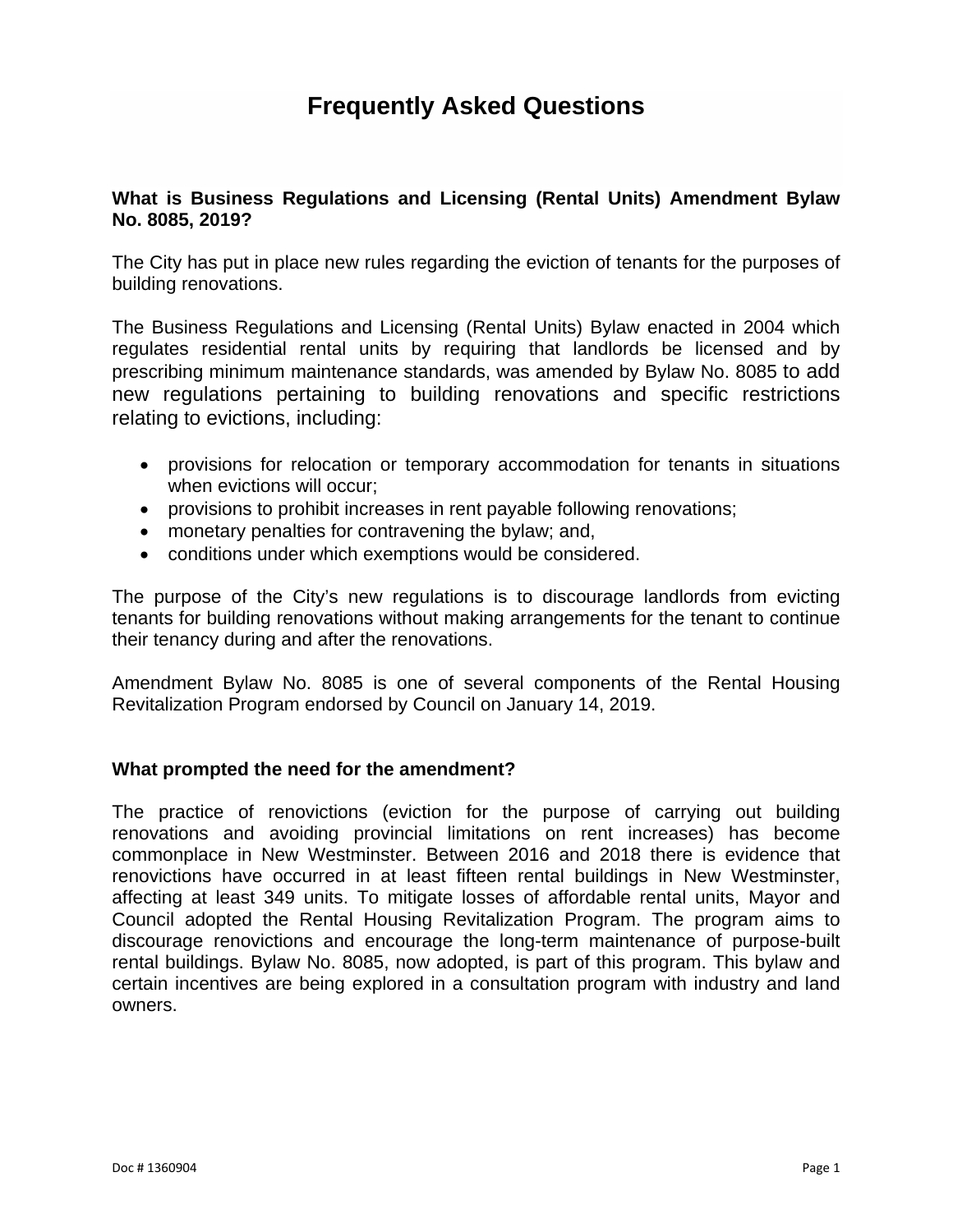# **I am a tenant. What should I do if I live in a purpose-built rental building and I receive an eviction notice?**

The new rules require that, prior to evicting tenants, the property owner must provide tenants with:

- alternative accommodation while the work is being carried out; and,
- an opportunity to return to the renovated unit without a rent increase, subject to any rent increase permitted under the BC Residential Tenancy Act.

If you have received an eviction notice and have not been given a relocation opportunity, contact the Manager of Licensing and Integrated Services (contact information included at the end of this document).

# **What happens if rental building owners / landlords don't comply with the bylaw?**

Monetary fines may be levied against those owners/landlords who do not comply with the bylaw. Fines will range from \$500 to \$1000 and will address:

- Eviction without permits
- Eviction without relocating tenant
- Failure to provide relocation agreement
- Failure to provide relocation documentation
- Excessive rent increase

For continued non-compliance the City will consult with the City Solicitor to determine an appropriate course of action which could include but not be limited to revocation of the owner/landlord's business license.

# **I own a rental building. How do the new regulations affect me when I want to renovate?**

It is in everyone's best interest for property owners to maintain and renovate their properties in order to keep them safe and aesthetically pleasing. Renovations that do not require tenants to vacate are strongly encouraged.

Renovations requiring rental units to be vacated require the owner to:

- Obtain ALL permits required to perform the work prior to beginning the work; and,
- Either
	- o enter into a new tenancy agreement with the affected tenant on the same terms as the renovated unit, or terms that are more favourable in a comparable unit in the same building, and provide a copy of that agreement to the Chief License Inspector OR
	- o arrange for the tenant's temporary accommodation for the duration of the renovation, and for their return to their original *dwelling unit* following completion of the renovation or repair, at the same rent subject to any increase permitted by the Residential Tenancy Act, and provide